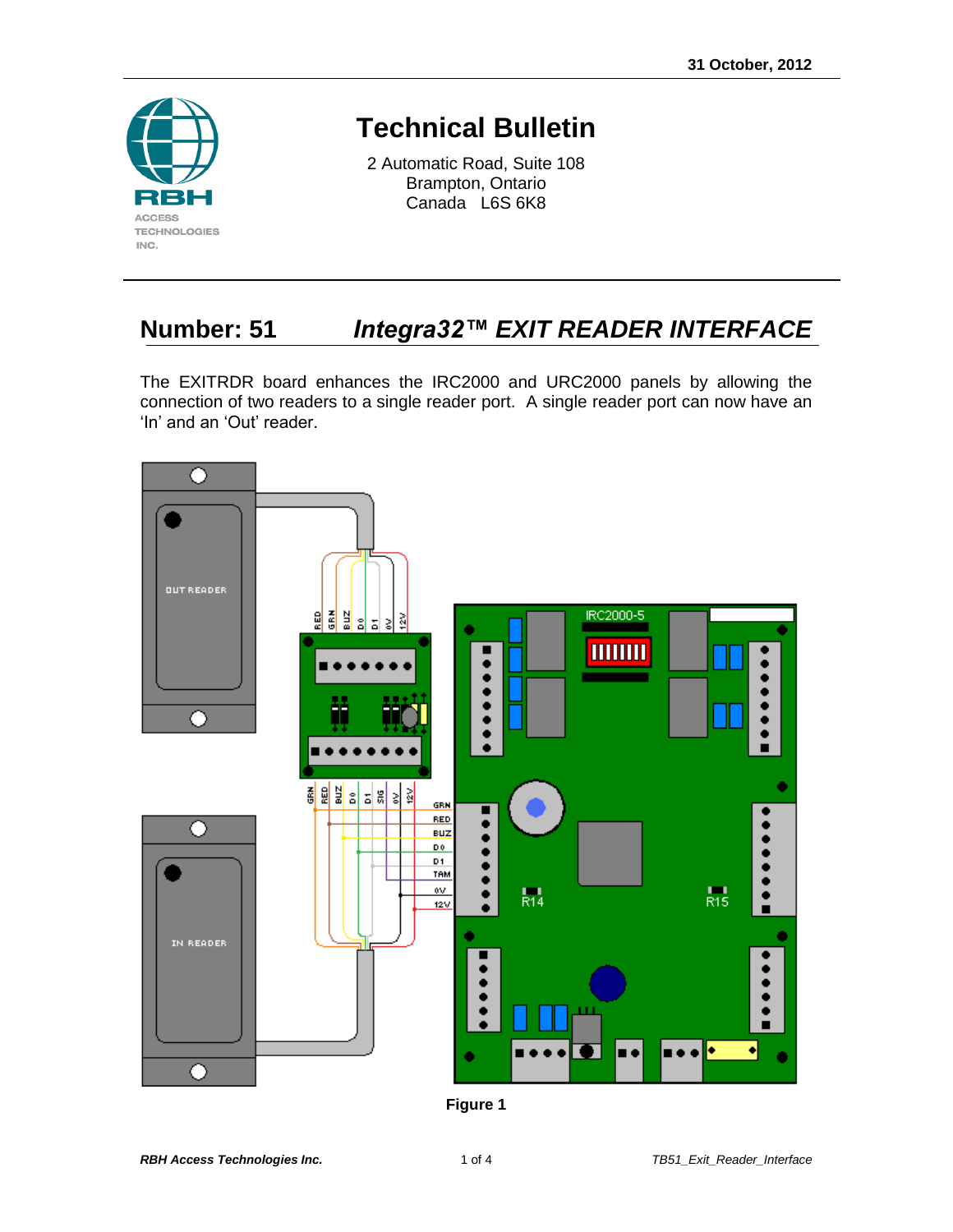The EXITRDR200 board along with Integra32 software version 3.5 (or higher), the proper hardware, and proper firmware for the controller will allow the installation of two readers per door. Use either the IRC2000-4 (or higher) or the URC2005-2 (or higher) controller. The proper firmware version for the IRC2000 controller is version 103 or higher. The proper firmware version for the URC2000 controller is version 13 or higher.

The EXITRDR board has a separate connection for the "EXIT READER" and parallels the "ENTRY READER" connections to the reader port of the controller. Both reader ports on the controller can be used allowing up to four readers on a single controller.



**Figure 2**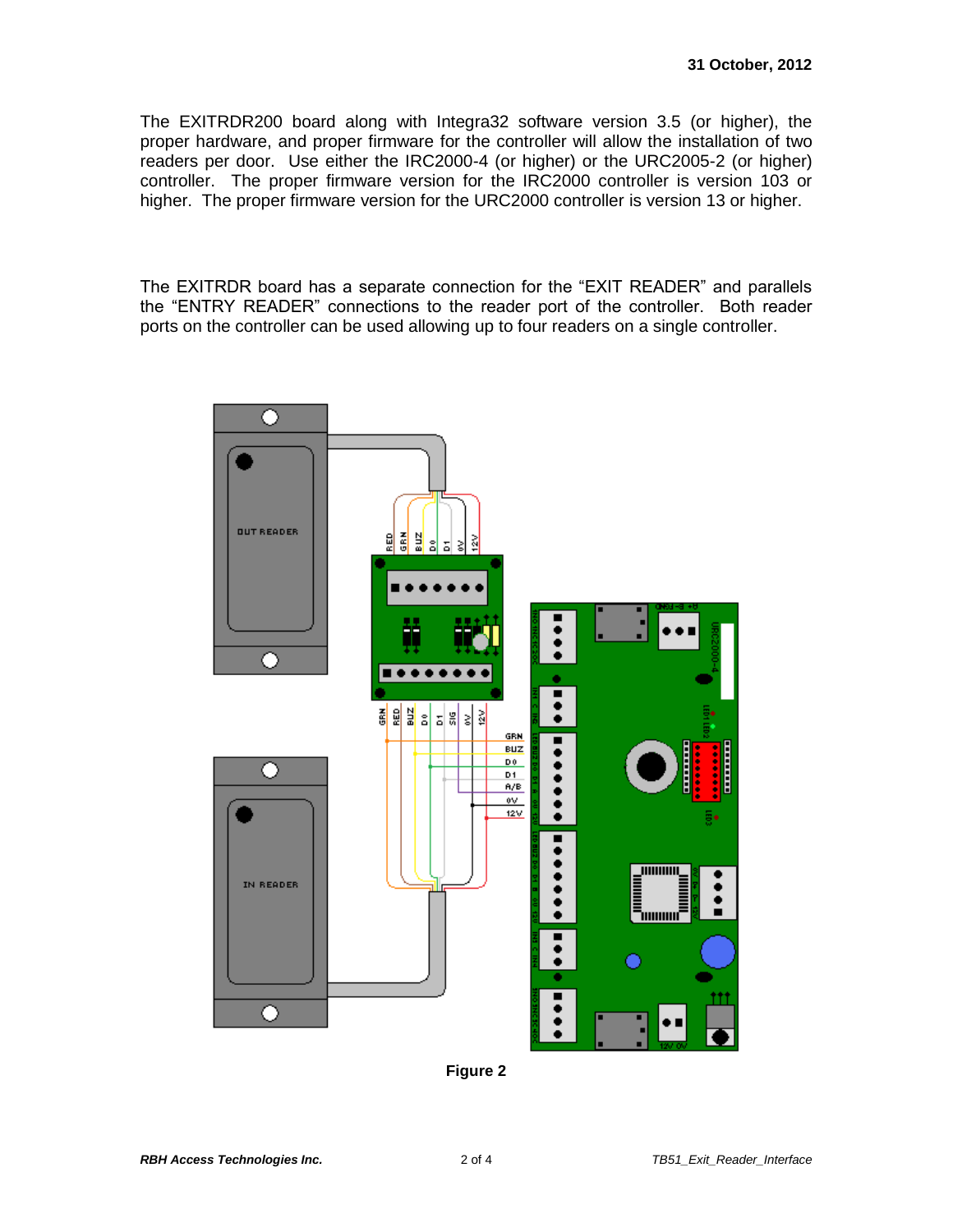A special signal is sent via the "SIG" output whenever the "EXIT READER" reads a card. On the IRC2000 controller this signal should be connected to the "TAM" input on the reader port (*see figure 1*) and on the URC2005 controller this signal should be connected to either the "A" terminal for use with the "A" reader or the "B" terminal for use with the "B" reader (*see figure 2*).

If local antipassback is used it will only be for the two readers connected to one reader port. The Entering reader is the "in" reader and the Exiting reader is the "out" reader. Whenever a card is downloaded the cardholders' status is set to "out", meaning only the "in" reader to allow access.

If Global Antipassback is selected then the software will handle the antipassback functionality, and if the panel goes offline then no antipassback functionality will exist.

## **Integra 32TM Software Configuration**

To configure Exit Reader in Integra32TM software, right click on the *Access point*, for which Exit Reader Module is connected and click on *Properties*



Select the *Advanced* tab in *Access point Properties* window: